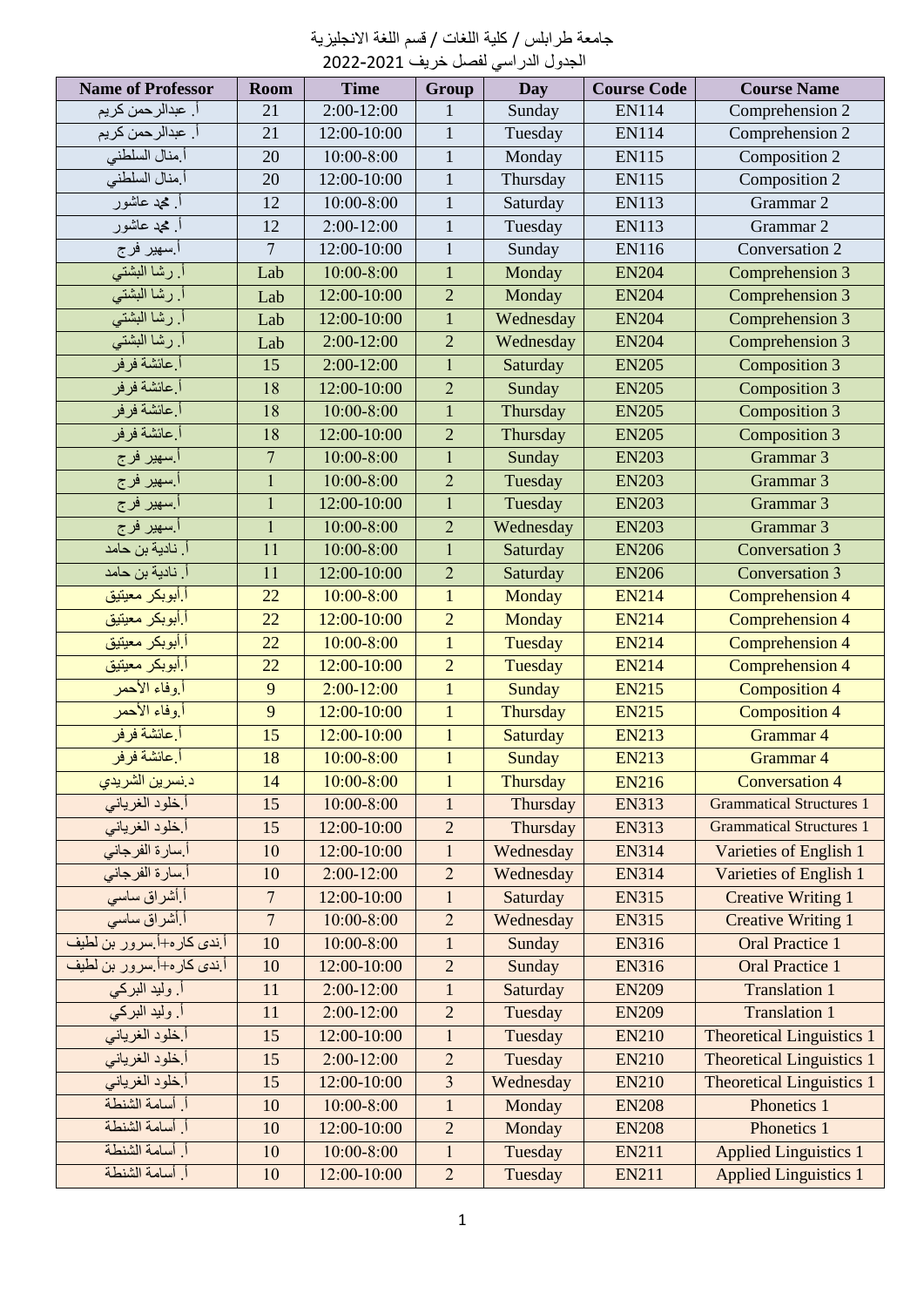| جامعة طرابلس / كلية اللغات / قسم اللغة الانجليزية |  |  |  |  |
|---------------------------------------------------|--|--|--|--|
|---------------------------------------------------|--|--|--|--|

| الجدول الدر اسي لفصل خريف 2021-2022 |  |  |  |  |
|-------------------------------------|--|--|--|--|
|-------------------------------------|--|--|--|--|

| أ.وفاء الأحمر                      | 9                | $10:00 - 8:00$ | $\mathbf{1}$            | Sunday    | EN413        | <b>Grammatical Structures 2</b>   |
|------------------------------------|------------------|----------------|-------------------------|-----------|--------------|-----------------------------------|
| أوفاء الأحمر                       | 9                | 12:00-10:00    | $\overline{2}$          | Sunday    | <b>EN413</b> | <b>Grammatical Structures 2</b>   |
| أروفاء الأحمر                      | 9                | $2:00-12:00$   | $\overline{3}$          | Thursday  | EN413        | <b>Grammatical Structures 2</b>   |
| أ أبوبكر معيتيق                    | $\overline{22}$  | $10:00 - 8:00$ | $\mathbf{1}$            | Wednesday | EN414        | Varieties of English 2            |
| أ أبوبكر معيتيق                    | 22               | 12:00-10:00    | $\overline{2}$          | Wednesday | EN414        | Varieties of English 2            |
| د. أبوبكر الأسود                   | 9                | $10:00 - 8:00$ | $\mathbf{1}$            | Saturday  | EN415        | Creative Writing 2                |
| د. أبوبكر الأسود                   | 9                | 12:00-10:00    | $\overline{2}$          | Saturday  | EN415        | Creative Writing 2                |
| أ أحلام الشائبي                    | $\overline{12}$  | 10:00-8:00     | $\mathbf{1}$            | Tuesday   | <b>EN311</b> | <b>Applied Linguistics 2</b>      |
| أ أحلام الشائبي                    | 12               | 12:00-10:00    | $\overline{2}$          | Tuesday   | EN311        | <b>Applied Linguistics 2</b>      |
| أ. سارة الفرجاني                   | 10               | $10:00 - 8:00$ | $\mathbf{1}$            | Thursday  | <b>EN320</b> | Theoretical Linguistics 2         |
| أ. سارة الفرجاني                   | 10               | 12:00-10:00    | $\overline{2}$          | Thursday  | <b>EN320</b> | Theoretical Linguistics 2         |
| د نسرين الشريدي                    | 14               | 10:00-8:00     | $\mathbf{1}$            | Monday    | <b>EN308</b> | Phonetics 2                       |
| د نسرين الشريدي                    | 14               | 12:00-10:00    | $\overline{2}$          | Monday    | <b>EN308</b> | Phonetics 2                       |
| أ. عبدالر حمن كريم                 | 21               | 12:00-10:00    | $\mathbf{1}$            | Sunday    | <b>EN309</b> | <b>Translation 2</b>              |
| أ. عبدالر حمن كريم                 | 21               | $2:00-12:00$   | $\overline{2}$          | Tuesday   | <b>EN309</b> | <b>Translation 2</b>              |
| أ. عبدالرحمن كريم                  | 21               | $2:00-12:00$   | $\overline{\mathbf{3}}$ | Wednesday | <b>EN309</b> | <b>Translation 2</b>              |
| أ ند <i>ى</i> كار ه+أشراق ساسى     | $\mathbf{1}$     | 12:00-10:00    | $\mathbf{1}$            | Monday    | EN416        | Oral Practice 2                   |
| أ ندى كار ه+أشر اق ساسى            | $\mathbf{1}$     | $2:00-12:00$   | $\overline{2}$          | Monday    | EN416        | Oral Practice 2                   |
| أ ندى كار ه+أشر اق ساسى            | $\tau$           | 12:00-10:00    | 3                       | Wednesday | EN416        | Oral Practice 2                   |
| أ.محد عوض                          | $\overline{12}$  | $2:00-12:00$   | $\mathbf{1}$            | Saturday  | <b>EN207</b> | Introduction to Literature        |
| أ.محد عوض                          | 12               | 12:00-10:00    | $\overline{2}$          | Thursday  | <b>EN207</b> | Introduction to Literature        |
| أ.محد عوض                          | $\overline{12}$  | $2:00-12:00$   | $\overline{3}$          | Thursday  | <b>EN207</b> | <b>Introduction to Literature</b> |
| أ رشا البشتى                       | Lab.             | 12:00-10:00    | $\mathbf{1}$            | Sunday    | <b>EN410</b> | <b>Theoretical Linguistics 3</b>  |
| د فاطمة أبوسريويل                  | $\mathbf{1}$     | 10:00-8:00     | $\overline{1}$          | Saturday  | <b>EN411</b> | <b>Applied Linguistics 3</b>      |
| دفاطمة أبوسريويل                   | $\boldsymbol{7}$ | $10:00 - 8:00$ | $\overline{2}$          | Tuesday   | EN411        | <b>Applied Linguistics 3</b>      |
| د فاطمة أبوسريويل                  | $\overline{7}$   | 12:00-10:00    | $\overline{\mathbf{3}}$ | Tuesday   | EN411        | <b>Applied Linguistics 3</b>      |
| د. هدي المزوغي                     | $\boldsymbol{7}$ | $10:00 - 8:00$ | $\mathbf{1}$            | Thursday  | <b>EN409</b> | <b>Translation 3</b>              |
| د. هدي المزوغي                     | $\overline{7}$   | 12:00-10:00    | $\overline{2}$          | Thursday  | <b>EN409</b> | <b>Translation 3</b>              |
| أ د منى قشوط                       | $\overline{7}$   | $10:00 - 8:00$ | $\mathbf{1}$            | Monday    | <b>EN327</b> | Literature 1                      |
| أ د مني قشوط                       | $\overline{7}$   | 12:00-10:00    | $\overline{2}$          | Monday    | <b>EN327</b> | Literature 1                      |
| <u>د عبدالرورو</u> ف شيناو         | 18               | $10:00 - 8:00$ | $\mathbf{1}$            | Saturday  | <b>EN408</b> | Phonetics 3                       |
| د عبدالرؤوف شيتاو                  | 18               | 12:00-10:00    | $\overline{2}$          | Saturday  | <b>EN408</b> | Phonetics 3                       |
| د عبدالرؤوف شيتاو                  | 18               | $2:00-12:00$   | $\mathfrak{Z}$          | Monday    | <b>EN408</b> | Phonetics 3                       |
| د. ابتسام الدريدي                  | 8                | $10:00 - 8:00$ | $\mathbf{1}$            | Sunday    | <b>EN325</b> | <b>Research Methodology</b>       |
| د. ابتسام الد <i>ر</i> يد <i>ي</i> | $\,8$            | $2:00-12:00$   | $\sqrt{2}$              | Tuesday   | <b>EN325</b> | <b>Research Methodology</b>       |
| د. أيمن غميض                       | 19               | 12:00-10:00    | $\mathbf{1}$            | Saturday  | <b>EN418</b> | Phonetics 4                       |
| د. أيمن غميض                       | 19               | $2:00-12:00$   | $\sqrt{2}$              | Saturday  | <b>EN418</b> | Phonetics 4                       |
| أ. منال السلطني                    | 20               | 12:00-10:00    | $\mathbf{1}$            | Monday    | <b>EN427</b> | Literature 2                      |
| أ. منال السلطني                    | 20               | $2:00-12:00$   | $\overline{2}$          | Tuesday   | <b>EN427</b> | Literature 2                      |
| أ. منال السلطني                    | 20               | $10:00 - 8:00$ | $\mathfrak{Z}$          | Thursday  | <b>EN427</b> | Literature 2                      |
| د. ابتسام الدريدي                  | $8\,$            | 12:00-10:00    | $\mathbf{1}$            | Sunday    | <b>EN421</b> | <b>Contrastive Analysis</b>       |
| د. ابتسام الدريدي                  | $8\,$            | 12:00-10:00    | $\overline{2}$          | Tuesday   | <b>EN421</b> | <b>Contrastive Analysis</b>       |
|                                    | $\,1$            | 12:00-10:00    | $\mathbf{1}$            | Saturday  | <b>EN425</b> | <b>Project Writing</b>            |
|                                    | 9                | $10:00 - 8:00$ | $\overline{2}$          | Tuesday   | <b>EN425</b> | <b>Project Writing</b>            |
|                                    | 18               | 12:00-10:00    | $\sqrt{3}$              | Monday    | <b>EN425</b> | <b>Project Writing</b>            |
|                                    | 19               | $10:00 - 8:00$ | $\overline{4}$          | Saturday  | <b>EN425</b> | <b>Project Writing</b>            |
|                                    | $\mathbf{1}$     | 12:00-10:00    | $\sqrt{5}$              | Wednesday | <b>EN425</b> | <b>Project Writing</b>            |
|                                    | 9                | 10:00-8:00     | $6\,$                   | Thursday  | <b>EN425</b> | <b>Project Writing</b>            |
|                                    |                  |                |                         |           |              |                                   |